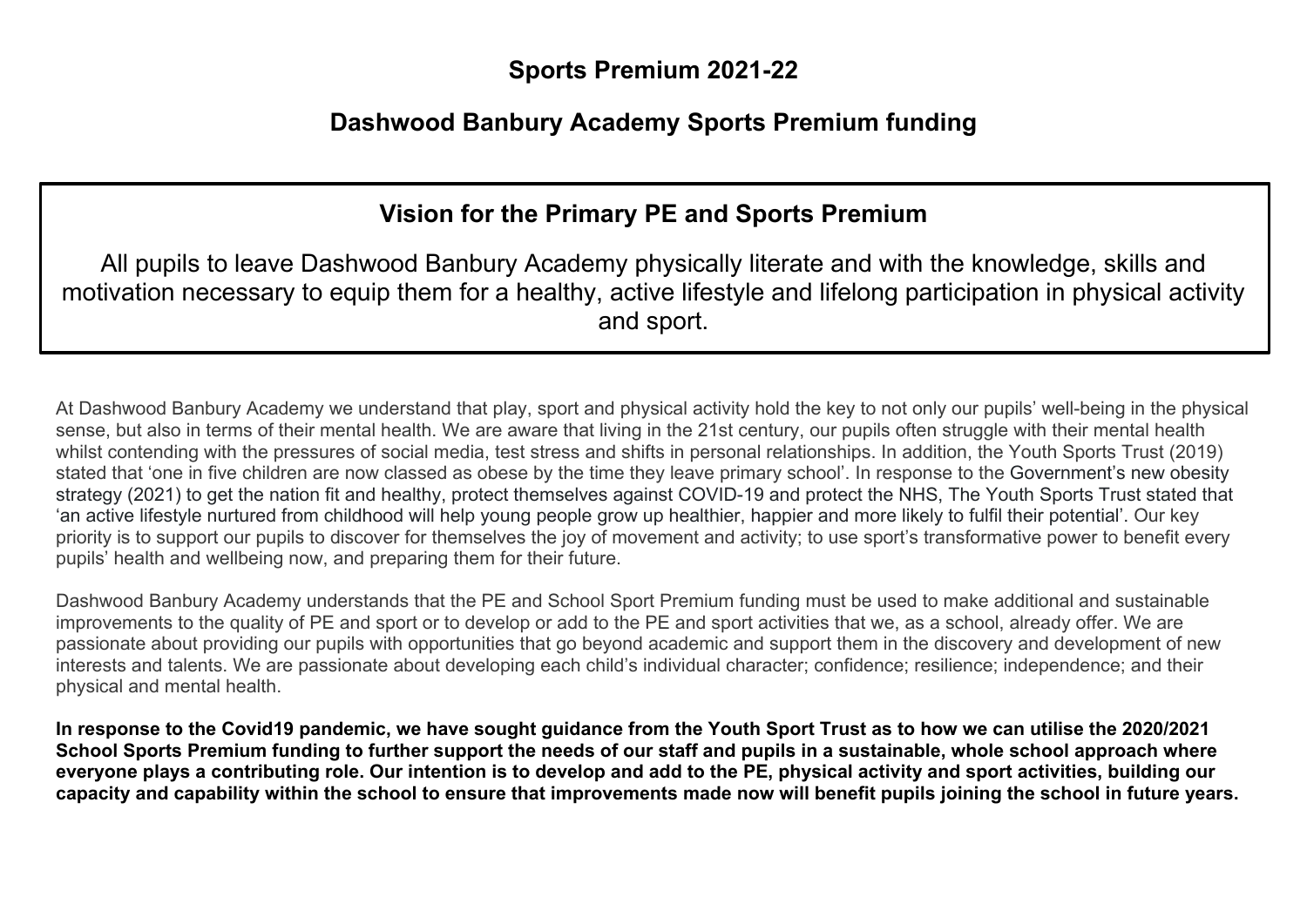For this academic year (2021/2022) we aim to make improvements that will benefit pupils joining the school in future years by maximising the sustained impact of the premium by:

- using qualified sports coaches to work with and mentor teachers to ensure the delivery of a broad and high-quality PE curriculum
- through our North Oxfordshire School Sports Partnership affiliation, provide existing staff with training or resources to help them teach PE and school sport more effectively.
- through our North Oxfordshire School Sports Partnership affiliation, attend 100% of Level 2 competitions, festival competitions and Change4Life opportunities
- introduce new sports or activities in our after school club offer and encourage more pupils to take up sport at a local community club
- make improved links to community clubs to increase the number of pupils, and their families, remaining active outside of the school day and increase pupils' opportunity to develop their talents and interests. We endeavour to offer a wide-range of opportunities beyond the expected that use sport and physical activity to develop our pupils' exemplary character
- encourage family engagement and understanding; and community and social bonding between participating families through innovative programmes – Chance2Shine Cricket and the FAST initiative. Develop community links and signpost children to community clubs through after school opportunities and Level 2 competition
- $\bullet$  extend the offer of physical activity at our Dashwood Banbury Academy Youth Club attended by pupils in years  $5 8$ ; welcoming children from our local community
- support and involve disadvantaged pupils in at least one extra-curricular sporting club in the academic year
- run sport competitions run Level 1 Intra-Aspiration Family and Inter-Year group competitions for ALL
- increase pupils' participation in the [School Games](https://www.gov.uk/government/policies/getting-more-people-playing-sport/supporting-pages/the-school-games) Silver School Games mark received 2019/2020

In response to The Childhood Obesity Plan (August 2016), Dashwood Banbury Academy are committed to finding solutions that help ensure that our young people are moving their bodies. The report states that nearly a third of children aged 2-15 are overweight or obese. Dashwood Banbury Academy understands that tackling childhood obesity requires us to take action. At Dashwood, we are committed to ensuring that our pupils participate in at least 30 minutes active curriculum time outside of their 2 hours of Physical Education and weekly swimming lessons (KS2). The 30 minutes daily exercise, during curriculum learning time is made up of a range of activities that are designed to reduce sedentary behaviour and increase physical activity in our young people: The Daily Mile, Go Noodle; NHS 'Train Like A Jedi' and Active Maths. Healthy lunchbox advice is available to all parents and carers along with healthy eating sessions for our pupils through their science sessions. Standing desks in KS2 classrooms allow pupils to reduce sedentary time in class.

The PE Lead has developed a deep understanding of how to ensure all our pupils at Dashwood Banbury Academy leave us for secondary school as physically literate young people. Through CPD with the North Oxfordshire School Sports Partnership and working on projects with the Youth Sports Trust, Dashwood is providing a PE curriculum, School Sport and extra-curricular opportunities for all through physical literacy. This approach motivates pupils and gives them the confidence, physical competence, knowledge and understanding that provides our children with the movement foundation for a lifelong participation in physical activity. The lead has achieved the level 5 and level 6 accredited Physical Education Leaders qualifications.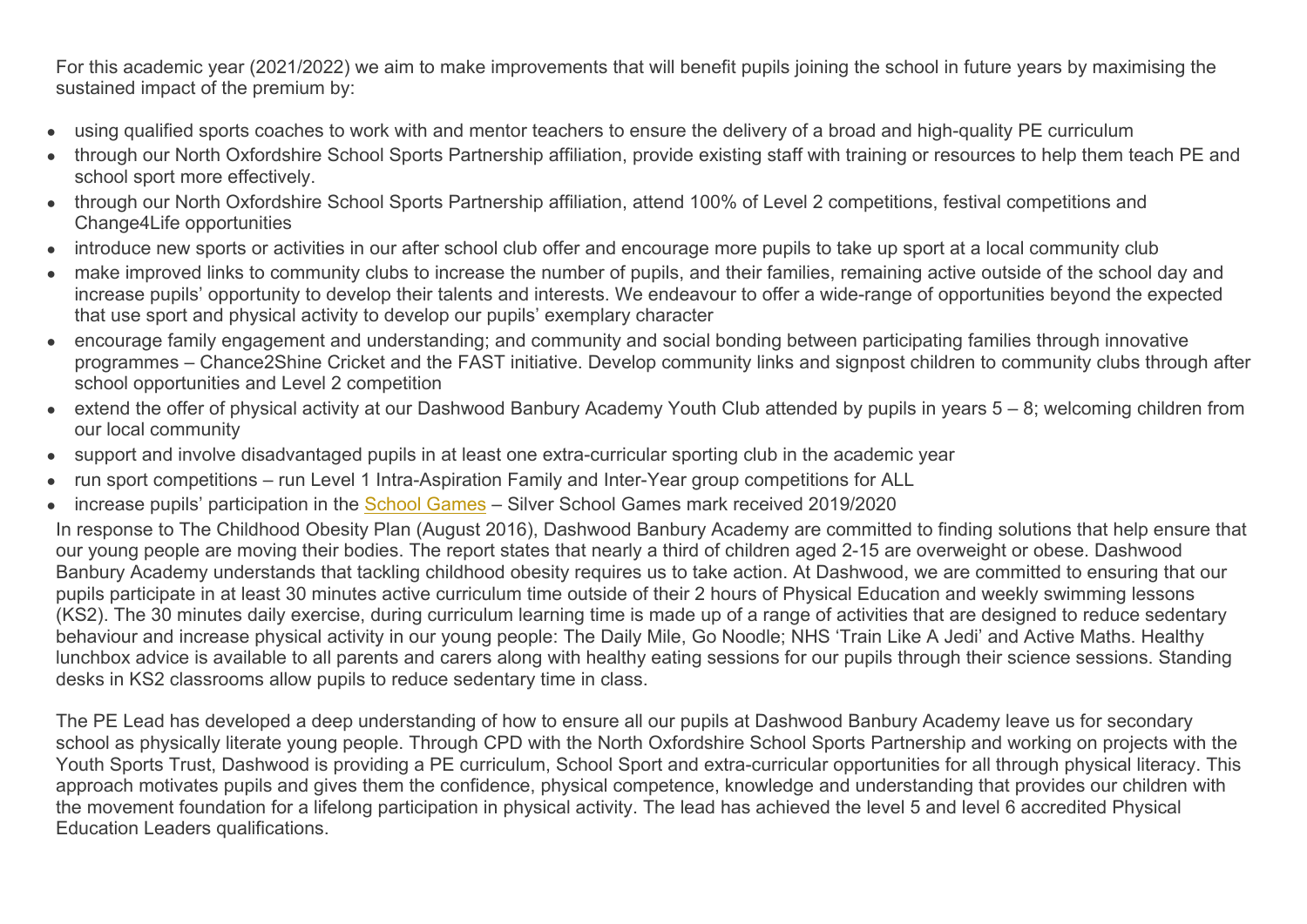#### **Dashwood Banbury Academy Sports Premium funding Impact review of previous academic year 2020/2021 and Action Plan/Vision for 2021/2022**

#### **Review of School Sports Premium funding and impact - 2020/2021 Dashwood Banbury Academy received £18,740 for the academic year 2020/2021**

| Key achievements to date until July 2021                                                                                                                                                                                                                                                                                                                                                                                                                                                                                                                                                                                                                                                                                                                                                                                                                  | Areas for further improvement and baseline evidence of need                                                                                                                                                                                                                                                                                                                                                                                                                                                                                                                                                                                                       |
|-----------------------------------------------------------------------------------------------------------------------------------------------------------------------------------------------------------------------------------------------------------------------------------------------------------------------------------------------------------------------------------------------------------------------------------------------------------------------------------------------------------------------------------------------------------------------------------------------------------------------------------------------------------------------------------------------------------------------------------------------------------------------------------------------------------------------------------------------------------|-------------------------------------------------------------------------------------------------------------------------------------------------------------------------------------------------------------------------------------------------------------------------------------------------------------------------------------------------------------------------------------------------------------------------------------------------------------------------------------------------------------------------------------------------------------------------------------------------------------------------------------------------------------------|
| <b>Affiliation to North Oxfordshire School Sport</b><br><b>Partnership (NOSSP)</b> - access to regular expert advice<br>from a School Sports Coordinator, quality assured<br>professional development training for teachers and<br>teaching assistants from the Youth Sport Trust, access<br>to regular sports competitions and festivals including<br>national School Games competitions, support with the<br>development and delivery of primary Change4Life<br>sports clubs and evaluation tools to help measure and<br>monitor progress and impact.<br>Additional active Classroom furniture - KS2 pupils enjoy<br>using the standing desks and promoting active habits<br>and less sedentary time in class<br>School Games framework completed (could not achieve<br>mark due to no L2/L3 events) and YST Quality Mark -<br>Silver awarded 2020/2021 | Due to a cancellation of swimming sessions due to Covid-19<br>pandemic, to ensure that a great proportion of Year 6 pupils<br>have the opportunity to complete their Cycle Safety award.<br>We aim to run more sessions than in previous years to<br>support more pupils to train and be tested in cycle safety as<br>we are aware that many pupils are using bicycles to travel<br>Providing more out of school hours physical opportunities<br>for disadvantaged pupils<br>Due to a cancellation of sessions due to Covid-19<br>pandemic, and closure of swimming pools, ensure that Year<br>5 and 6 pupils have the opportunity to complete their 25<br>metres |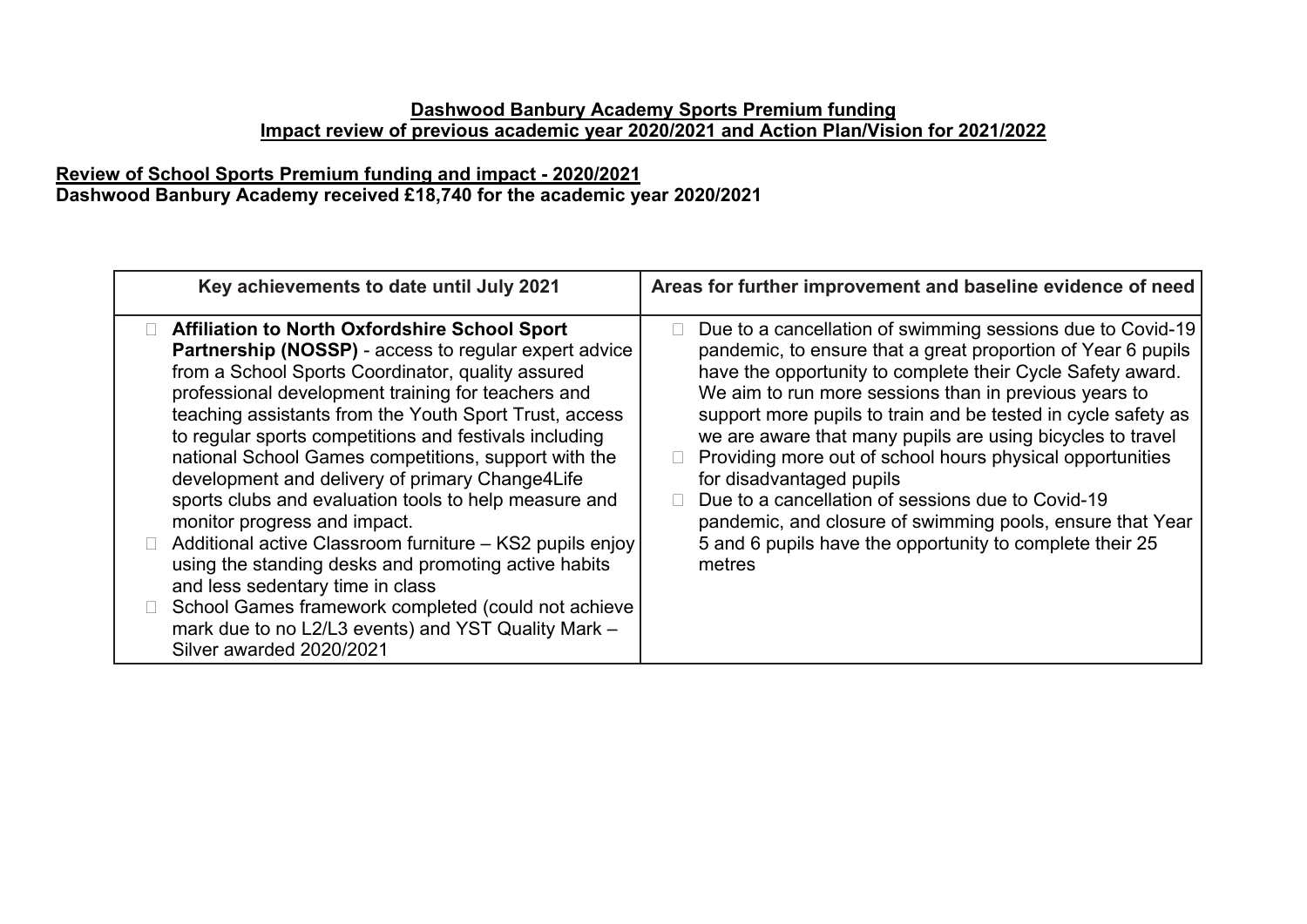Key indicator 1: The engagement of all pupils in regular physical activity – Chief Medical Officer guidelines recommend that primary school pupils undertake at least 30 minutes of physical activity a day in school

**Key indicator 2:** The profile of Physical Education School Sport Physical Activity being raised across the school as a tool for whole school improvement

| <b>Intent</b>                                                                                                                                                                                                                                                | Implementation                                                         |                                                                                                                   | Impact                                                                                                                                                                                                                                                                                                                                                             | <b>Next Steps</b>                                                                                                                                                                                                                                                                                                     |
|--------------------------------------------------------------------------------------------------------------------------------------------------------------------------------------------------------------------------------------------------------------|------------------------------------------------------------------------|-------------------------------------------------------------------------------------------------------------------|--------------------------------------------------------------------------------------------------------------------------------------------------------------------------------------------------------------------------------------------------------------------------------------------------------------------------------------------------------------------|-----------------------------------------------------------------------------------------------------------------------------------------------------------------------------------------------------------------------------------------------------------------------------------------------------------------------|
| In addition to 2 hours of<br>Curriculum Physical<br>Education all pupils<br>complete daily:<br>A Daily Mile<br>Active 'Brain<br>Breaks'<br>to reduce sedentary time<br>in the classroom and<br>contribute to the 30/30<br>strategy<br><b>Key indicator 1</b> | Staff CPD (recap) of<br><b>Brain Break resources</b><br>and Daily Mile | Funding<br>allocated:<br>£50                                                                                      | Pupils enjoy active Brain Breaks during their learning<br>time. Linked to our Zones of Regulation, active brain<br>breaks help pupils to self-regulate and support a move<br>from sedentary behaviour to a more active lifestyle<br>habits                                                                                                                         | <b>Sustainability and suggested</b><br>next steps:<br>Using motivational events such as<br>the mini marathon, Monster Kick<br><b>About and National School Sports</b><br>week to inspire pupils to further<br>their daily activity.<br>Staff CPD for introducing Active<br>Maths                                      |
| <b>With lifting of Covid-19</b><br>restrictions, in T5 and<br><b>T6 every Year group</b><br>had the opportunity to<br>participate in an active<br>after school club<br><b>Key Indicator 1</b>                                                                | Setting up of and running<br>costs (purchase of<br>resources)          | Funding<br>allocated:<br><b>Staff</b><br>lcontractual<br>responsibility<br>or external led<br>£500<br>(resources) | All pupils in Year 1 - 6 were offered a space at an<br>afterschool sporting/active club in either T5 or T6 when<br>some Covid restrictions had been lifted.<br>Take-up %:<br>Year 1 - 59%<br>Year 2 - 47%<br>Year 3 - 53%<br>Year 4 - 52%<br>Year 5 - 44%<br>Year 6 - 41%<br>Term 1-4 clubs did not run due to Covid19 school<br>closures and restrictive measures | <b>Sustainability and suggested</b><br>next steps:<br>To further increase the range of<br>'new and different' clubs on offer<br>to pupils run by our own staff for<br>sustainability.<br>To ensure that 100% of<br>disadvantaged pupils attend at<br>least one active after school club<br>in 2021/2022 academic year |
| <b>Restocking of PE</b><br>equipment and Active<br><b>Lunchtime zoning</b><br>Updating of equipment<br>for zones to support<br>Active, Healthy<br>Lunchtimes and pupil                                                                                       | Purchase of equipment<br>required                                      | Funding<br>allocated:<br>£3967                                                                                    | Staff feel more confident in the delivery of PE sessions<br>due to improved resources, feeling they can offer a<br>broader range of activities. Lunchtimes are much more<br>focused and purposeful with clear zones where children<br>can partake in an active game supported by an<br>LSA/Junior Leader. Learning walks and monitoring                            | <b>Sustainability and suggested</b><br>next steps:<br>Continue to replenish equipment<br>to ensure sustainability of effective<br>lunchtime zoning and high quality<br>PE lessons that engage pupils in<br>activity incl. new and different                                                                           |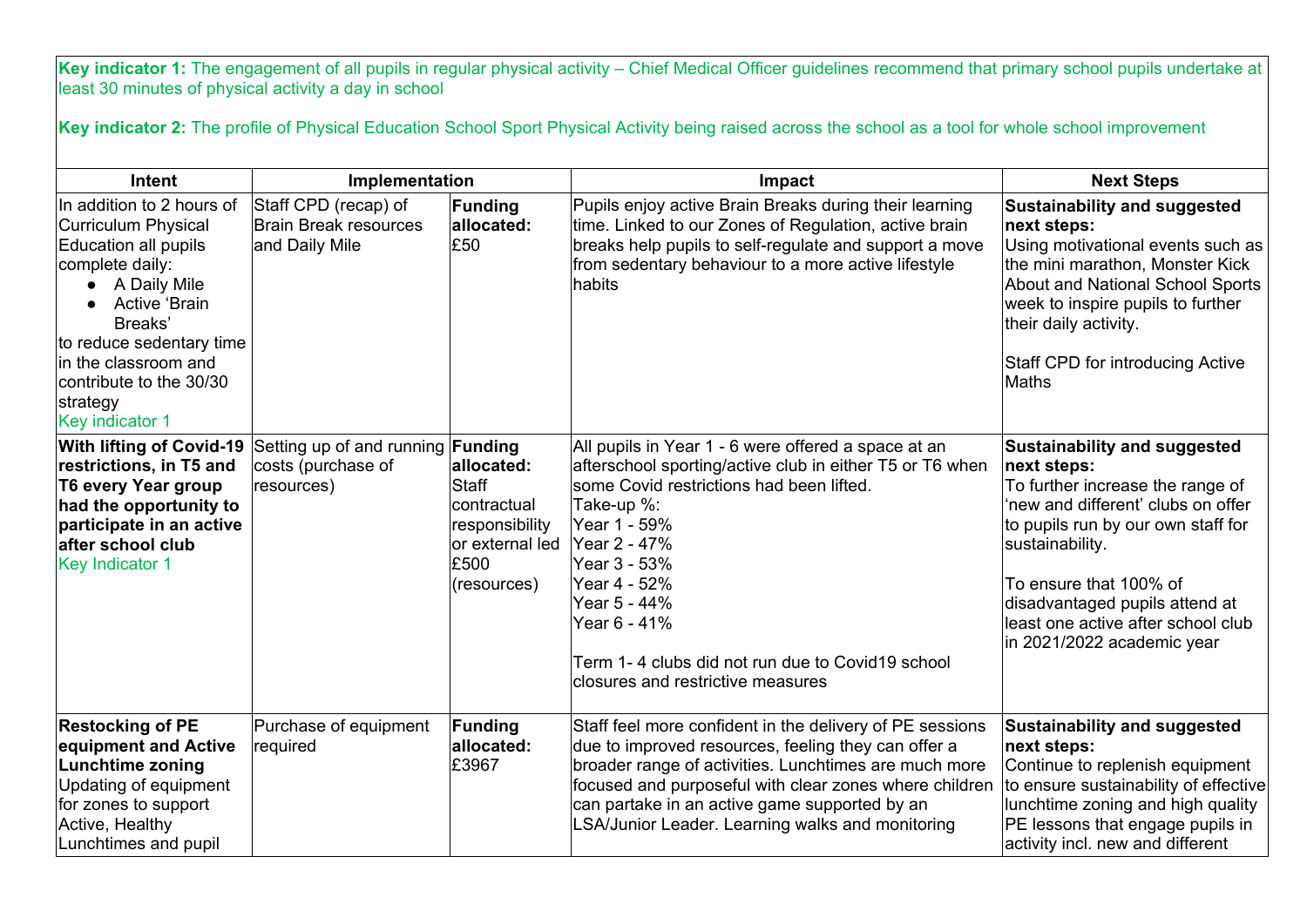| engagement during this<br>time<br><b>Key Indicator 1</b>                  |                                                                                                                                                                                                                                                                                                                                                                                                    | evidenced lunchtime behaviour is positive. Children are<br>focused and engaged. |                                                                                                                                                                                                                                                   |
|---------------------------------------------------------------------------|----------------------------------------------------------------------------------------------------------------------------------------------------------------------------------------------------------------------------------------------------------------------------------------------------------------------------------------------------------------------------------------------------|---------------------------------------------------------------------------------|---------------------------------------------------------------------------------------------------------------------------------------------------------------------------------------------------------------------------------------------------|
| <b>Youth Activators Plus</b><br><b>sessions</b><br>Key Indicators 1 and 2 | To train LTS to lead and<br>pupils to play games with<br>transferable skills<br>through 6 (1 session per<br>week) 30 minute<br>lunchtime session<br>working with KS2<br>students focusing on<br>games that are<br>transferable to play time<br>in and out of school<br>Targeted at less active<br>students to help them<br>achieve their 30 minutes<br>of activity as outlined by<br>Sport England | Youth Activator sessions were cancelled due to Covid-<br>19.                    | <b>Sustainability and suggested</b><br>next steps: Sessions booked for<br>2021/2022. 3 foci: early years,<br>active lunchtimes (train LTS) and<br><b>FAST</b> parental sessions to<br>support parental engagement and<br>family active lifestyles |

| Key indicator 3: increased confidence, knowledge and skills of all staff in teaching PE and sport                                                                                                                                                                           |                                                                                                                                                                                     |                                                                                         |                                                                                                                                                                                                                    |
|-----------------------------------------------------------------------------------------------------------------------------------------------------------------------------------------------------------------------------------------------------------------------------|-------------------------------------------------------------------------------------------------------------------------------------------------------------------------------------|-----------------------------------------------------------------------------------------|--------------------------------------------------------------------------------------------------------------------------------------------------------------------------------------------------------------------|
| Intent                                                                                                                                                                                                                                                                      | Implementation                                                                                                                                                                      | <b>Impact</b>                                                                           | <b>Next Steps</b>                                                                                                                                                                                                  |
| <b>Workforce mentoring</b><br>Due to Covid restrictions, use of external<br>mentoring and CPD has not occurred this<br>academic year. Staff CPD and T&L has<br>been focused around building resilience in<br>our pupils, staying active (post lockdown)<br>land mindfulness | Pupils came back to school<br>post lockdown and there was a<br>2 week focus on building<br>relationships and resilience<br>which helped pupils to settle<br>into school life again. | Pupils settled into school routine and life again, few<br>behaviour incidents occurred. | <b>PE Lead to deliver staff CPD</b><br>around 'My Personal Best'<br>strategy to build pupil<br>resilience, skills and<br>character. Use of NOSSP<br>and YST CPD to provide<br>refresher staff CPD and<br>mentoring |
| <b>Youth Activators Plus sessions</b>                                                                                                                                                                                                                                       | To train LTS to lead and pupils<br>to play games with transferable Covid-19<br>skills through 6 (1 session per                                                                      | Youth Activator sessions were cancelled due to                                          | <b>Sustainability and</b><br>suggested next steps:<br>Sessions booked for                                                                                                                                          |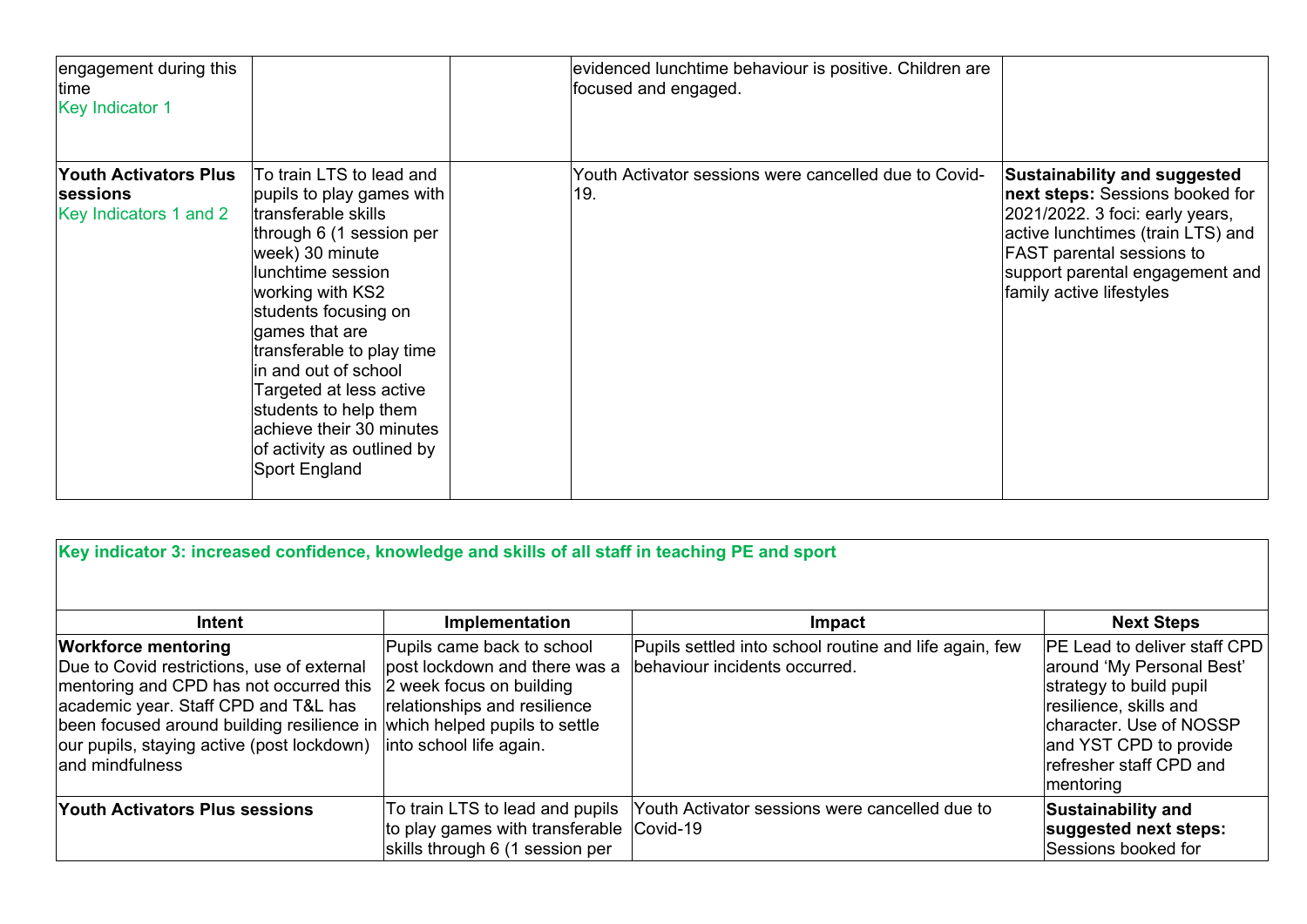| week) 30 minute lunchtime<br>session working with KS2<br>students focusing on games<br>that are transferable to play<br>time in and out of school<br>Targeted at less active students<br>to help them achieve their 30<br>minutes of activity as outlined<br>by Sport England |  | 2021/2022 - active<br>lunchtimes (train LTS) to<br>support active lunchtimes to<br>provide mentoring that is<br><b>sustainable</b> |
|-------------------------------------------------------------------------------------------------------------------------------------------------------------------------------------------------------------------------------------------------------------------------------|--|------------------------------------------------------------------------------------------------------------------------------------|
|-------------------------------------------------------------------------------------------------------------------------------------------------------------------------------------------------------------------------------------------------------------------------------|--|------------------------------------------------------------------------------------------------------------------------------------|

| Key indicator 4: Broader experience of a range of sports and activities offered to all pupils                                                                                      |                                                                        |                                                                                                                     |                                                                                            |                                                                                                                                                                                                                                                                                                                                                                                                          |
|------------------------------------------------------------------------------------------------------------------------------------------------------------------------------------|------------------------------------------------------------------------|---------------------------------------------------------------------------------------------------------------------|--------------------------------------------------------------------------------------------|----------------------------------------------------------------------------------------------------------------------------------------------------------------------------------------------------------------------------------------------------------------------------------------------------------------------------------------------------------------------------------------------------------|
| Intent                                                                                                                                                                             |                                                                        | Implementation                                                                                                      | Impact                                                                                     | <b>Next Steps</b>                                                                                                                                                                                                                                                                                                                                                                                        |
| Increasing pupil participation in<br><b>Physical Activity through extensive</b><br>range of after school opportunities See<br>Key Indicator 1 above                                | Wider range of resources and<br>golf, table tennis and skate<br>boards | equipment of new and different<br>activities eg: Frisbee golf, foot                                                 | Raised pupil engagement at break times with a<br>broader range of activities to experience | <b>Sustainability and</b><br>suggested next steps:<br>Replenish equipment as<br>needed and acquire new<br>and different resources to<br>renew engagement                                                                                                                                                                                                                                                 |
| Year 6 Bikeability<br>To ensure that Year 6 pupils have the<br>opportunity to complete their Cycle Safety<br>laward.<br>To train 2 member of our staff to deliver<br>the programme | To book out 2<br>x staff<br>members time<br>and book test<br>with OCC  | Funding<br>Allocated:<br>2 x Staff members<br>to deliver the<br>programme<br>£152.10<br><b>Funding spent:</b><br>£0 | Cancelled due to Covid-19 restrictions                                                     | <b>Sustainability and</b><br>suggested next steps: Run<br>the Bikeability programme<br>more than once in the<br>academic year so a greater<br>number of pupils can access<br>the opportunity and gain<br>confidence in cycling with<br>increased safety on the<br>road. Purchase helmets and<br>2 mountain bikes to remove<br>pupil barriers eg: no helmet<br>or bikes/ equipment deemed<br>unroadworthy |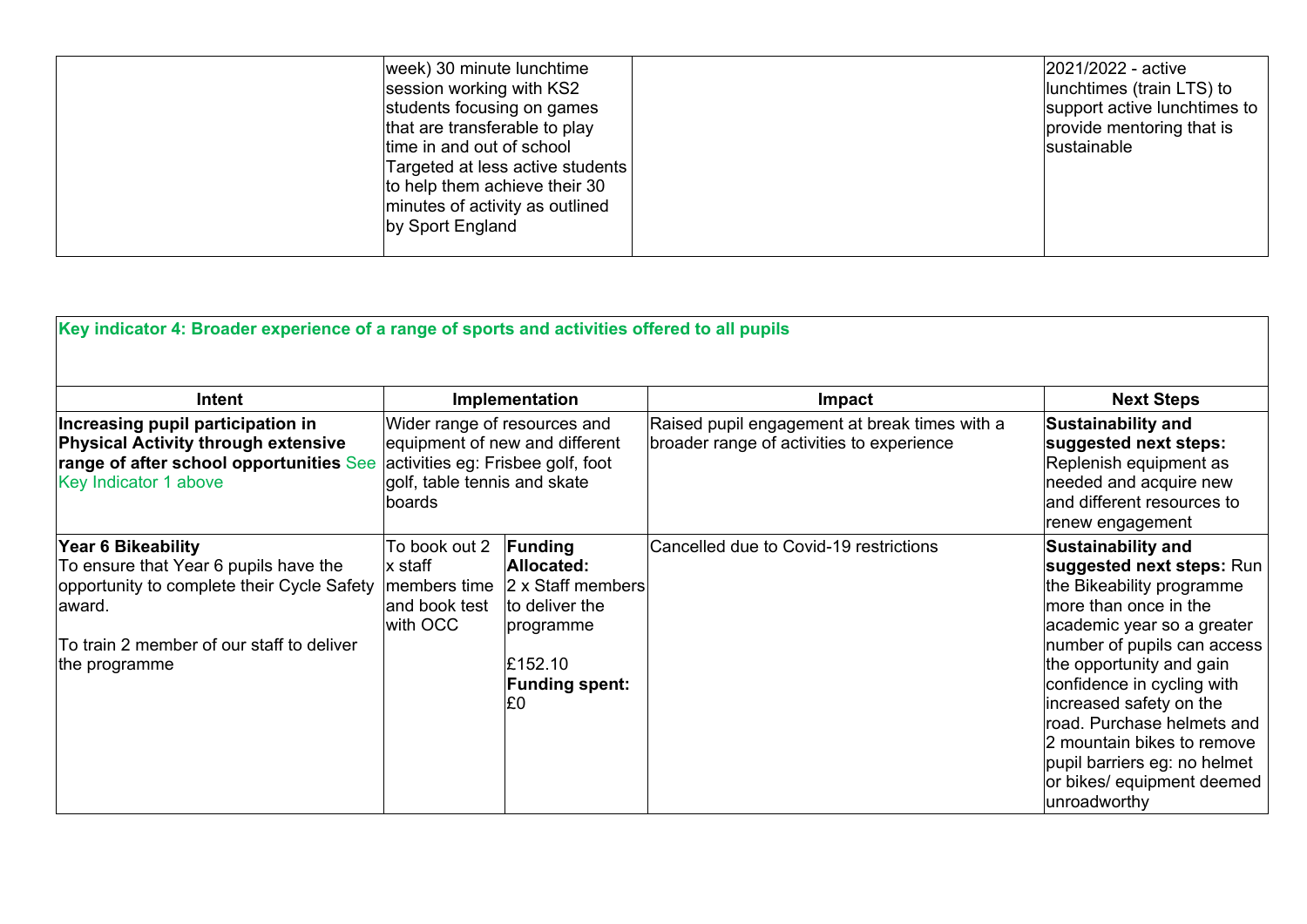| Year 6 Booster Swimming Interventions            | To book<br>additional<br>swimming<br>sessions with<br>Spiceball<br>Leisure Centre<br>over and<br>labove<br>curriculum<br>bookings | <b>Funding</b><br>allocated:<br>£337.00 T5<br>£337.00 T6<br><b>Funding spent:</b><br>£337.00 T5<br>E337.00 T6 | Whole school survey sent to parents to analyse<br>swimming achievements. From this, it was decided<br>that Year 4 be targeted and in Term 5 and 6 (when<br>swimming pools reopened), Year 4 pupils attended<br>weekly sessions (4 weeks per class). Year 6 were<br>offered free booster sessions through leisure centre swimming sessions to<br>initiative for those pupils who did not achieve their<br>25 m award. In addition, all secondary schools in<br>partnership offering booster sessions in Year 7<br>once transitioned to secondary school. All data sent<br>to receiving secondary schools so pupils can be<br>prioritised | <b>Sustainability and</b><br>suggested next steps: To<br>invest a higher proportion of<br>the SPP into catch-up<br>intervention and booster<br>ensure pupils have the<br>opportunity to gain their 25<br>metre award |
|--------------------------------------------------|-----------------------------------------------------------------------------------------------------------------------------------|---------------------------------------------------------------------------------------------------------------|-----------------------------------------------------------------------------------------------------------------------------------------------------------------------------------------------------------------------------------------------------------------------------------------------------------------------------------------------------------------------------------------------------------------------------------------------------------------------------------------------------------------------------------------------------------------------------------------------------------------------------------------|----------------------------------------------------------------------------------------------------------------------------------------------------------------------------------------------------------------------|
| Swimming taster sessions for Nursery -<br>Year 3 |                                                                                                                                   | <b>Funding</b><br>allocated:<br>E337.00<br><b>Funding spent:</b><br>E0                                        | Cancelled due to swimming trained staff member<br>lillness                                                                                                                                                                                                                                                                                                                                                                                                                                                                                                                                                                              | Sustainability and<br>suggested next steps: Due<br>to the cancellation of<br>sessions, ensure taster<br>sessions are provided next<br>academic year                                                                  |

| Key indicator 5: Increased participation in competitive sport                                                                                                                                                                                                                                                                                                                                                                                                              |                                                                                  |                             |                                                                                                                                                                                                                                                                                                                                                                                                                                                                               |                                                                                                                                                                                            |  |  |
|----------------------------------------------------------------------------------------------------------------------------------------------------------------------------------------------------------------------------------------------------------------------------------------------------------------------------------------------------------------------------------------------------------------------------------------------------------------------------|----------------------------------------------------------------------------------|-----------------------------|-------------------------------------------------------------------------------------------------------------------------------------------------------------------------------------------------------------------------------------------------------------------------------------------------------------------------------------------------------------------------------------------------------------------------------------------------------------------------------|--------------------------------------------------------------------------------------------------------------------------------------------------------------------------------------------|--|--|
| Intent                                                                                                                                                                                                                                                                                                                                                                                                                                                                     |                                                                                  | Implementation              | Impact                                                                                                                                                                                                                                                                                                                                                                                                                                                                        | <b>Next Steps</b>                                                                                                                                                                          |  |  |
| <b>Affiliation to North Oxfordshire School</b><br><b>Sports Partnership NOSSP</b><br>To ensure that our pupils in KS1 and KS2<br>have opportunities in a broad range of<br>Level 2 and Level 3 competition and<br>access to festival experiences. This will<br>support links with Academy Secondary<br>school and give pupils opportunity to<br>experience a secondary school setting<br>and competition with other primary-aged<br>children supporting social development | To gain<br><b>INOSSP</b><br>membership<br>lfor the<br>academic year<br>2020/2021 | Funding<br>allocated: £2000 | Regular expert advice from a School Sports<br>Coordinator has provided high-quality, up-to-date<br><b>CPD</b> for the PE Co-ordinator/Lead<br>Access to regular sports competitions and<br><b>festivals</b> - unfortunately the majority of L2 and all<br>L3 competitions did not take place this academic<br>year however all Year 6 pupils transitioning to WPA<br>competed in an all-access sporting transition event<br>(June 2021) when restrictions had started to lift | <b>Sustainability and</b><br>suggested next steps:<br>Invest in affiliation to NOSSP<br>for the academic year<br>2020/2021 for sustainability<br>of access to Level 2 and 3<br>competition |  |  |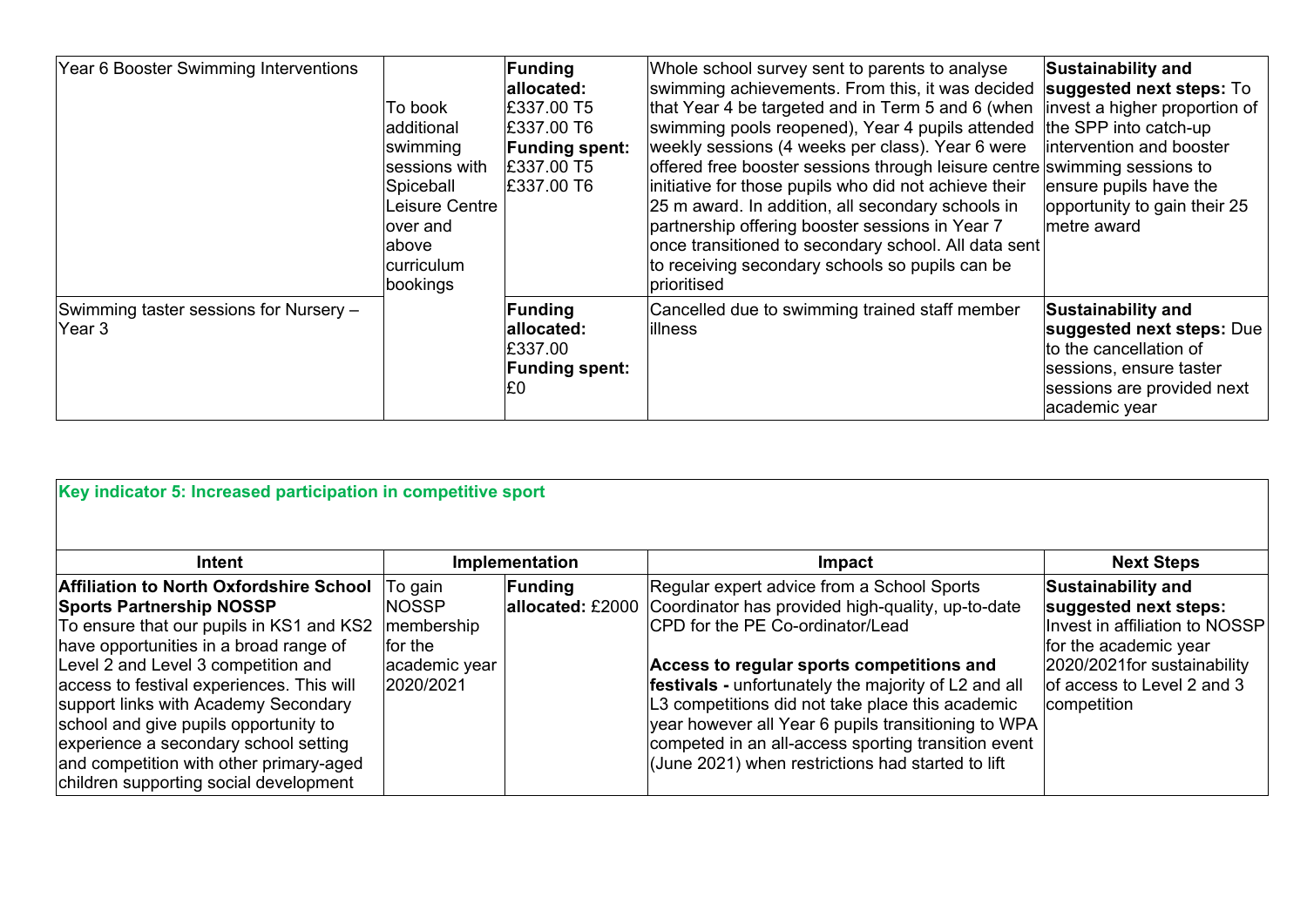| Minibus to and from Level 2 and 3<br>competitions | <b>Ensure</b><br>minibus is   | Funding<br>allocated: | Due to Covid restrictions, L2 and L3 have not run. 1 Sustainability and<br>event did go-ahead in T6 for Year 6 transition. Year suggested next steps: |                             |
|---------------------------------------------------|-------------------------------|-----------------------|-------------------------------------------------------------------------------------------------------------------------------------------------------|-----------------------------|
|                                                   |                               |                       |                                                                                                                                                       |                             |
| To ensure pupils have the opportunity to          | serviced, has                 | lnsurance:            | 6 had an opportunity to visit their secondary school Ensure the minibus is                                                                            |                             |
| attend events by providing transport              | MOT.                          | £1.449                | and meet Junior Leaders at their new school. The serviced and taxed and                                                                               |                             |
|                                                   |                               |                       | linsurance and Fuel, service and levent was accessible to all pupils.                                                                                 | available to use throughout |
|                                                   | petrol allocated tax: £575.26 |                       |                                                                                                                                                       | the academic year to ensure |
|                                                   | for sporting                  | <b>Funding spent:</b> |                                                                                                                                                       | all L2 and L3 competitions  |
|                                                   | events we                     | £1,449                |                                                                                                                                                       | Ican be accessed            |
|                                                   | lattend                       | £275.00               |                                                                                                                                                       |                             |

#### **Meeting national curriculum requirements for swimming and water safety**

Due to swimming pool closures related to Covid-19, 2020/2021 catch up/booster sessions were unable to take place in Year 6

| What percentage of your current Year 6 cohort swim competently, confidently and proficiently over a<br>distance of at least 25 metres?                                                                                         | 2%                                               |
|--------------------------------------------------------------------------------------------------------------------------------------------------------------------------------------------------------------------------------|--------------------------------------------------|
| What percentage of your current Year 6 cohort use a range of strokes effectively [for example,<br>front crawl, backstroke and breaststroke]?                                                                                   | 17%                                              |
| What percentage of your current Year 6 cohort perform safe self-rescue in different water-based<br>situations?                                                                                                                 | 0%                                               |
| Schools can choose to use the Primary PE and Sport Premium to provide additional provision for<br>swimming but this must be for activity over and above the national curriculum requirements. Have<br>you used it in this way? | Yes, planned longer weekly intensive<br>sessions |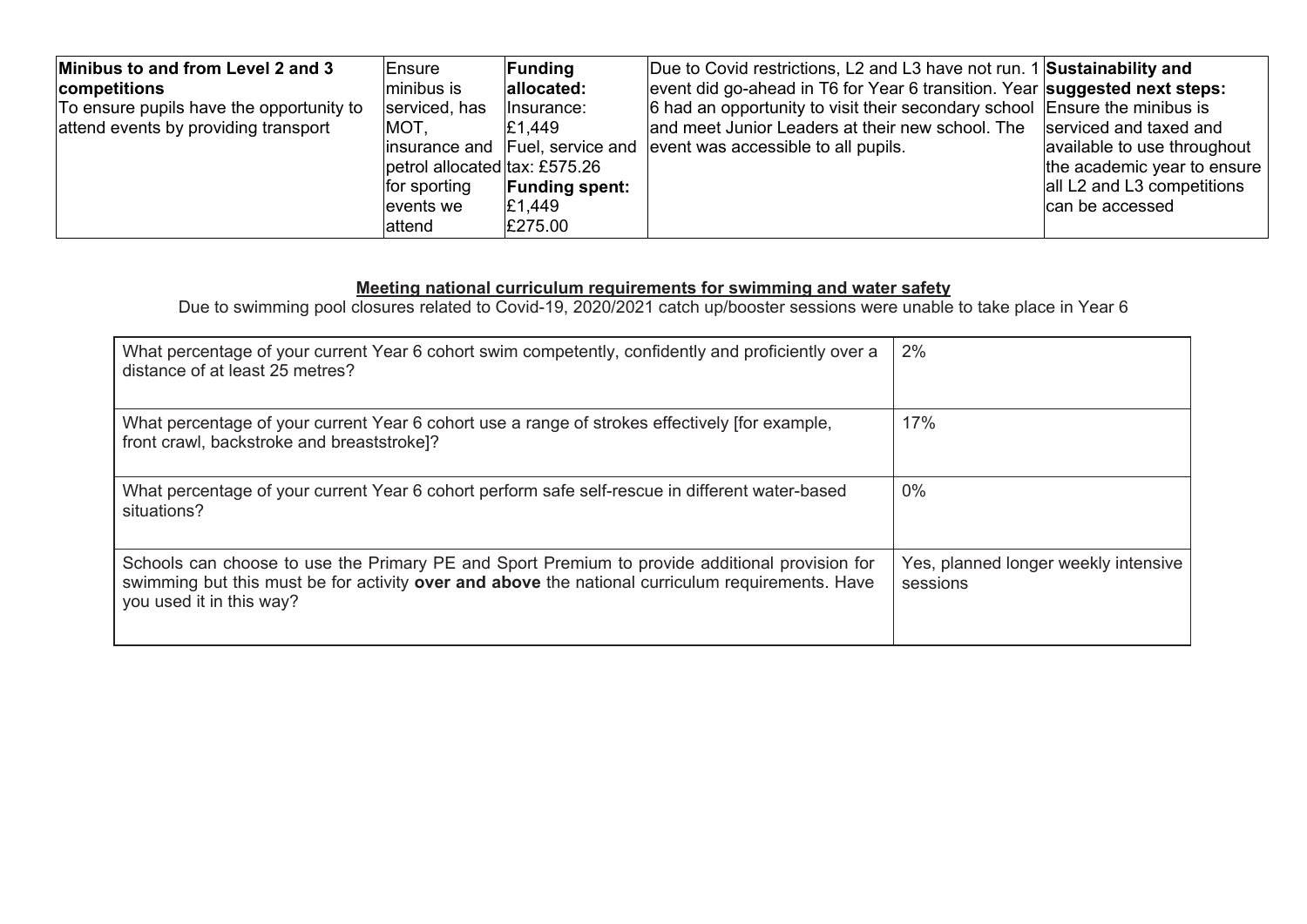| <b>Academic Year: 2021/2022</b>                                                                                                                                                                                          | Total fund allocated: £18,900<br>£7000 carried from 2020/2021 budget                                                                                                                                                                                                                                                                                                                      | <b>Date Updated:</b><br><b>July 2021</b>                               |                                                                                                                                                                                                                             |  |  |  |  |
|--------------------------------------------------------------------------------------------------------------------------------------------------------------------------------------------------------------------------|-------------------------------------------------------------------------------------------------------------------------------------------------------------------------------------------------------------------------------------------------------------------------------------------------------------------------------------------------------------------------------------------|------------------------------------------------------------------------|-----------------------------------------------------------------------------------------------------------------------------------------------------------------------------------------------------------------------------|--|--|--|--|
| Key indicator 1: The engagement of all pupils in regular physical activity – Chief Medical Officer guidelines recommend that primary school pupils<br>undertake at least 30 minutes of physical activity a day in school |                                                                                                                                                                                                                                                                                                                                                                                           |                                                                        |                                                                                                                                                                                                                             |  |  |  |  |
| <b>Intent</b>                                                                                                                                                                                                            | Implementation                                                                                                                                                                                                                                                                                                                                                                            |                                                                        | <b>Intended Impact</b>                                                                                                                                                                                                      |  |  |  |  |
| Continuation of pupil participation in<br>Physical Activity through extensive<br>range of after school opportunities                                                                                                     | Increase the offer of additional after<br>school activities with 'new and different'<br>sports opportunities. Clubs to be run by<br>Dashwood Banbury Academy staff to<br>ensure a sustainable plan of<br>opportunities for current and future<br>pupils.                                                                                                                                  | <b>Funding</b><br>allocated<br>:£1000<br>(staffing<br>and<br>resources | Pupils will have more opportunity to keep active and<br>improve their overall wellbeing. Through giving them a<br>range of opportunities there will be increased physical<br>activity and prolonged participation in sport. |  |  |  |  |
| Updating of equipment for zones to<br>support Active, Healthy Lunchtimes<br>and pupil engagement during this<br>time                                                                                                     | Purchase resources to support the<br>running of activities at lunchtime                                                                                                                                                                                                                                                                                                                   | £500                                                                   | Increased engagement and participation in active games<br>and physical activity during lunchtimes.                                                                                                                          |  |  |  |  |
| Youth Activators Plus sessions                                                                                                                                                                                           | To train LTS to lead pupils to play games  <b>Funding</b><br>with transferable skills through 6 (1<br>session per week) 30 minute lunchtime<br>session working with KS2 students<br>focusing on games that are transferable<br>to play time in and out of school<br>Targeted at less active students to help<br>them achieve their 30 minutes of activity<br>as outlined by Sport England | allocated:<br>as part of<br>Ithe<br><b>NOSSP</b><br>laffiliation       | Pupil engagement and excitement around PE and keeping<br>active will increase. Staff working with the Youth Activators<br>will pick up new games and techniques to keep the pupils<br>active.                               |  |  |  |  |
| Youth Activators Pre-School<br>lSessions                                                                                                                                                                                 | To train Foundation Stage staff to lead<br>pupils to play a range of games will<br>focus on gross motor skills helping early<br>years and pre-school pupils get active (1 the<br>session per week)                                                                                                                                                                                        | Funding<br>allocated:<br>as part of<br><b>NOSSP</b><br>affiliation     | Improved gross motor-skills and physical activity of EYFS<br>pupils which will benefit them as they move through the<br>school.                                                                                             |  |  |  |  |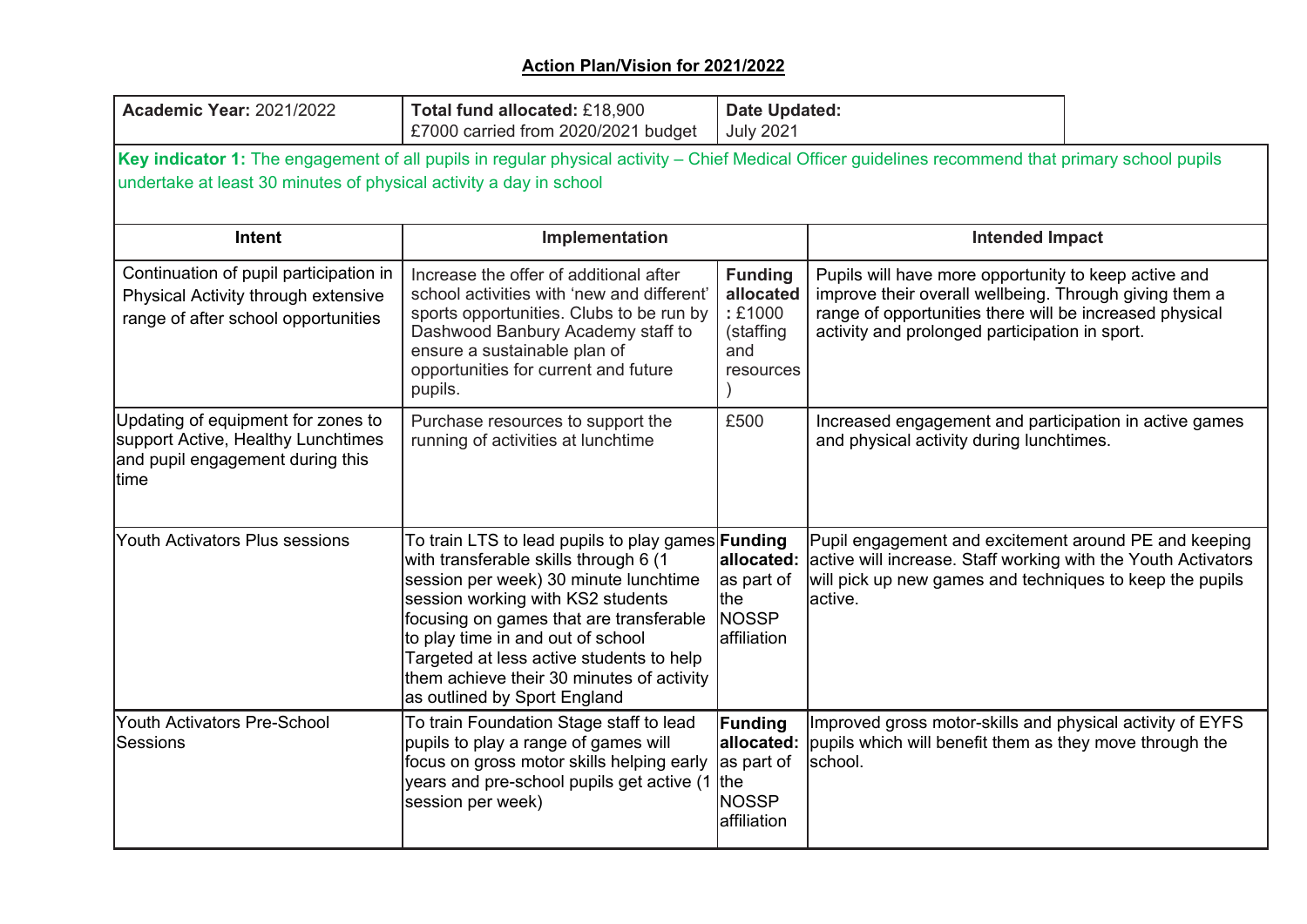| Youth Activator FAST session                                                                                                                                                                              | Working with pupils and their families in<br>T5 to raise family awareness of healthy<br>active lifestyles (targeting year 3 and 4)                                                                                                                  | Funding<br>allocated:<br>Staff time<br>to assist<br>£200 | Parents and pupils will have a range of fun and active<br>games that they can play together outside of school.<br>Improvements to parental engagement and awareness of<br>the importance of active lifestyles.                      |  |  |  |
|-----------------------------------------------------------------------------------------------------------------------------------------------------------------------------------------------------------|-----------------------------------------------------------------------------------------------------------------------------------------------------------------------------------------------------------------------------------------------------|----------------------------------------------------------|-------------------------------------------------------------------------------------------------------------------------------------------------------------------------------------------------------------------------------------|--|--|--|
| Outdoor gym equipment to increase<br>opportunity to be active                                                                                                                                             | Outdoor gym equipment to be looked<br>into being installed in order to give pupils allocated:<br>further opportunity to be active<br>throughout the school day.                                                                                     | Funding<br>£7,000                                        | Pupils will use the equipment during break and lunch times<br>to improve physical well being and count towards their 30<br>minutes in school each day.                                                                              |  |  |  |
| Key indicator 2: The profile of Physical Education School Sport Physical Activity being raised across the school as a tool for whole school<br>improvement                                                |                                                                                                                                                                                                                                                     |                                                          |                                                                                                                                                                                                                                     |  |  |  |
| <b>Intent</b>                                                                                                                                                                                             | Implementation                                                                                                                                                                                                                                      |                                                          | <b>Intended Impact</b>                                                                                                                                                                                                              |  |  |  |
| To offer all pupils the opportunity to<br>participate in active lunchtime<br>sessions. This will support pupils<br>healthy, active lifestyle habits and<br>support pupils in regulating their<br>emotions | Resource and equipment renewal of<br>lunchtime zones for Active, Healthy<br>Lunchtimes to ensure there are sufficient £500<br>resources to engage pupils. Pupils and<br>parents to be made aware of the<br>wellbeing benefits of physical activity. | Funding<br>allocated:                                    | Pupils will be engaged in physical activities and a range of<br>sports during their lunchtimes. The profile of physical activity<br>will be raised by consistent opportunities to join in with<br>physical activity daily.          |  |  |  |
| <b>Engage Student Voice</b>                                                                                                                                                                               | Time for PE Lead to conduct a pupil<br>voice survey and analyse the results.<br>Devise a plan of action from the results.                                                                                                                           | Funding<br>allocated:<br>£100                            | Changes will be made to address the main issues raised in<br>the survey and allow for an improved physical education<br>experience for pupils.                                                                                      |  |  |  |
| To participate in whole school active<br>levents.                                                                                                                                                         | <b>PE</b> lead to sign up the school to<br>participate in a range of events such as<br>national school sports week, mini-<br>lmarathon and monster kickabout.                                                                                       | Funding<br>allocated:<br>£100                            | The profile of PE will be raised through providing<br>opportunities for pupils to engage in nationwide events. This<br>will raise awareness of the importance of physical activity,<br>its benefits and what is on offer to pupils. |  |  |  |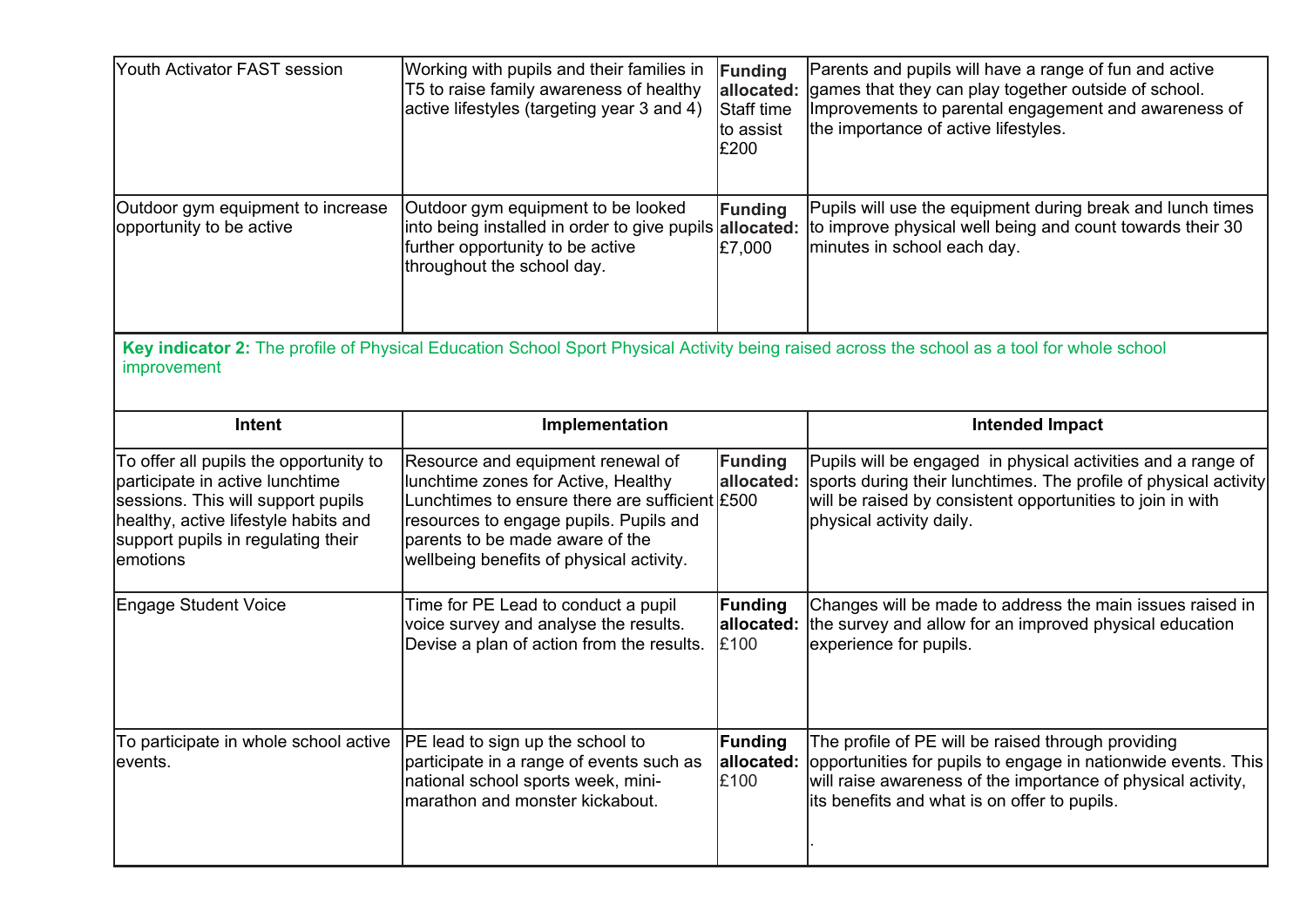| To improve the implementation of<br>physical activity across different<br>lareas of the curriculum.                                                                                  | Staff to make lessons more active where <b>Funding</b><br>possible. PE lead to encourage physical<br>activity across the curriculum and<br>provide staff with additional ideas of how<br>to implement this.                                                                                                                                                                   | £50                                                       | Pupils to be more physically active during lesson time aiding<br>allocated: their concentration and overall wellbeing.                                                                                                                     |  |  |  |  |
|--------------------------------------------------------------------------------------------------------------------------------------------------------------------------------------|-------------------------------------------------------------------------------------------------------------------------------------------------------------------------------------------------------------------------------------------------------------------------------------------------------------------------------------------------------------------------------|-----------------------------------------------------------|--------------------------------------------------------------------------------------------------------------------------------------------------------------------------------------------------------------------------------------------|--|--|--|--|
| Key indicator 3: Increased confidence, knowledge and skills of all staff in teaching PE and sport                                                                                    |                                                                                                                                                                                                                                                                                                                                                                               |                                                           |                                                                                                                                                                                                                                            |  |  |  |  |
| <b>Intent</b>                                                                                                                                                                        | Implementation                                                                                                                                                                                                                                                                                                                                                                |                                                           | <b>Intended Impact</b>                                                                                                                                                                                                                     |  |  |  |  |
| To provide staff with CPD to raise<br>their confidence in the delivery of<br>active classroom ideas eg: Active<br>Maths to support pupils in keeping<br>active during the school day | Arrange whole staff CPD for Active<br>Maths through YST membership.<br>PE lead to deliver training giving ideas<br>to support with active classrooms.                                                                                                                                                                                                                         | Funding<br>allocated:<br>£1000<br>(tbc)                   | Staff to be confident in delivering active lessons across the<br>curriculum in order to ensure pupils get their 30 minutes of<br>physical activity a day in school.                                                                        |  |  |  |  |
| Youth Activators Plus sessions                                                                                                                                                       | To train LTS to lead and pupils to play<br>games with transferable skills through 6<br>(1 session per week) 30 minute<br>lunchtime session working with KS2<br>students focusing on games that are<br>transferable to play time in and out of<br>school Targeted at less active students<br>to help them achieve their 30 minutes of<br>activity as outlined by Sport England | Funding<br>allocated:<br>As above<br>- Key<br>Indicator 1 | Lunchtime staff will be confident in delivering a wider range<br>of active games for targeted pupils. Teaching staff that work<br>with the Youth Activators will have increased knowledge in<br>delivering active and engaging PE lessons. |  |  |  |  |
| Active Pedagogy Approach CPD and<br>resources - Youth Sports Trust                                                                                                                   | Whole Staff CPD to raise teacher<br>confidence in the delivery of a<br>sustainable Active Pedagogy Approach<br>to benefit pupils now and in the future                                                                                                                                                                                                                        | Funding<br>allocated:<br>£1000                            | Teachers will be confident delivering PE sessions using a<br>questioning approach to develop pupils skills.                                                                                                                                |  |  |  |  |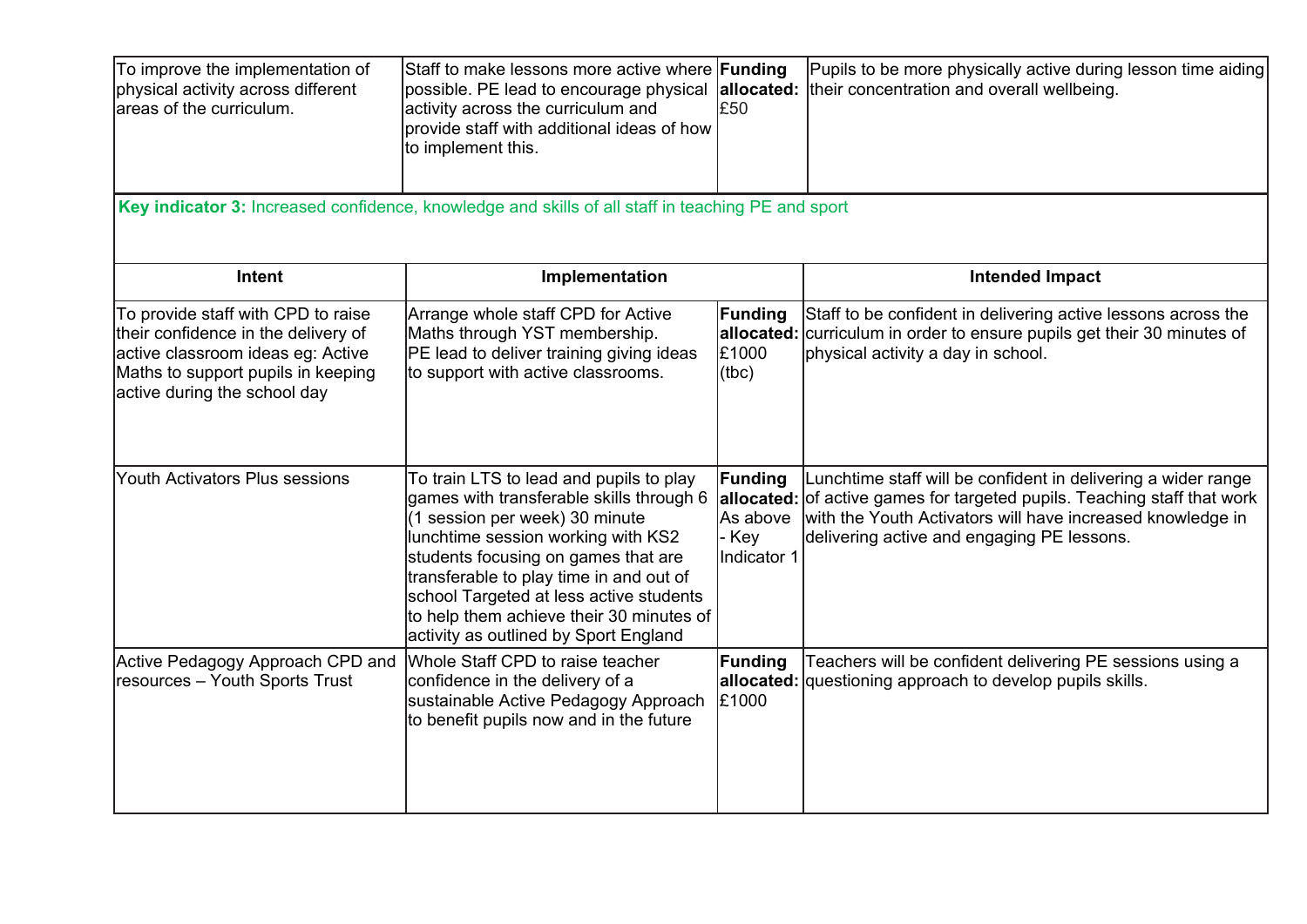**Key indicator 4:** Broader experience of a range of sports and activities offered to all pupils

| Intent                                                                                                                                                          | Implementation                                                                                                                                                                                                                                                        |                                                   | <b>Intended Impact</b>                                                                                                                                                                                                                                                                                                                                                                                                      |
|-----------------------------------------------------------------------------------------------------------------------------------------------------------------|-----------------------------------------------------------------------------------------------------------------------------------------------------------------------------------------------------------------------------------------------------------------------|---------------------------------------------------|-----------------------------------------------------------------------------------------------------------------------------------------------------------------------------------------------------------------------------------------------------------------------------------------------------------------------------------------------------------------------------------------------------------------------------|
| Increasing pupil participation in<br>Physical Activity through extensive<br>range of after school opportunities                                                 | Increase the offer of additional after<br>school activities with 'new and different'<br>sports opportunities. Clubs to be run by $ As above -$<br>Dashwood Banbury Academy staff to<br>ensure a sustainable plan of<br>opportunities for current and future<br>pupils | Funding<br>allocated:<br>Key<br>Indicator 1       | Pupils will be engaged in a wide range of active clubs and<br>will be signposted to local clubs from these. Pupils will<br>have the opportunity to try new sports.                                                                                                                                                                                                                                                          |
| Funding places for disadvantaged<br>pupils to attend at least one extra-<br>curricular club in the academic year<br>2021/2022 including externally run<br>clubs | Disadvantaged pupils have access to<br>sporting clubs and new and different<br>active opportunities that they would not $£500$<br>normally have                                                                                                                       | Funding<br>allocated:                             | Disadvantaged pupils to raise their physical activity,<br>contributing to their 60 minutes a day and building strength<br>and skills to be used in PE sessions.                                                                                                                                                                                                                                                             |
| <b>Swimming Sessions</b>                                                                                                                                        | Increase the offer of Year 6 Booster<br>swimming interventions to ensure more allocated:<br>pupils achieve their 25 metres by the<br>end of KS2                                                                                                                       | Funding<br>£337.00 T1<br>£337.00 T5<br>£337.00 T6 | All pupils will understand safe self-rescue techniques in<br>different water-based situations (followed up through<br>Junior Citizens programme of learning).<br>£337.00 T2 An increased percentage of pupils will swim competently,<br>confidently and proficiently over a distance of at least 25<br>Imetres.<br>An increased percentage of pupils will perform safe self-<br>rescue in different water-based situations. |
| Swimming taster sessions for<br>Nursery - Year 3                                                                                                                | To ensure that Nursery - Year 3 pupils<br>have at least one taster swimming<br>session to raise their confidence in<br>entering, and enjoyment of, the water                                                                                                          | Funding<br>allocated:<br>£337.00                  | Pupils Nursery - Year 3 will gain water confidence through<br>fun sessions. This will support them ready for their formal<br>llessons in Years 4 - 6.                                                                                                                                                                                                                                                                       |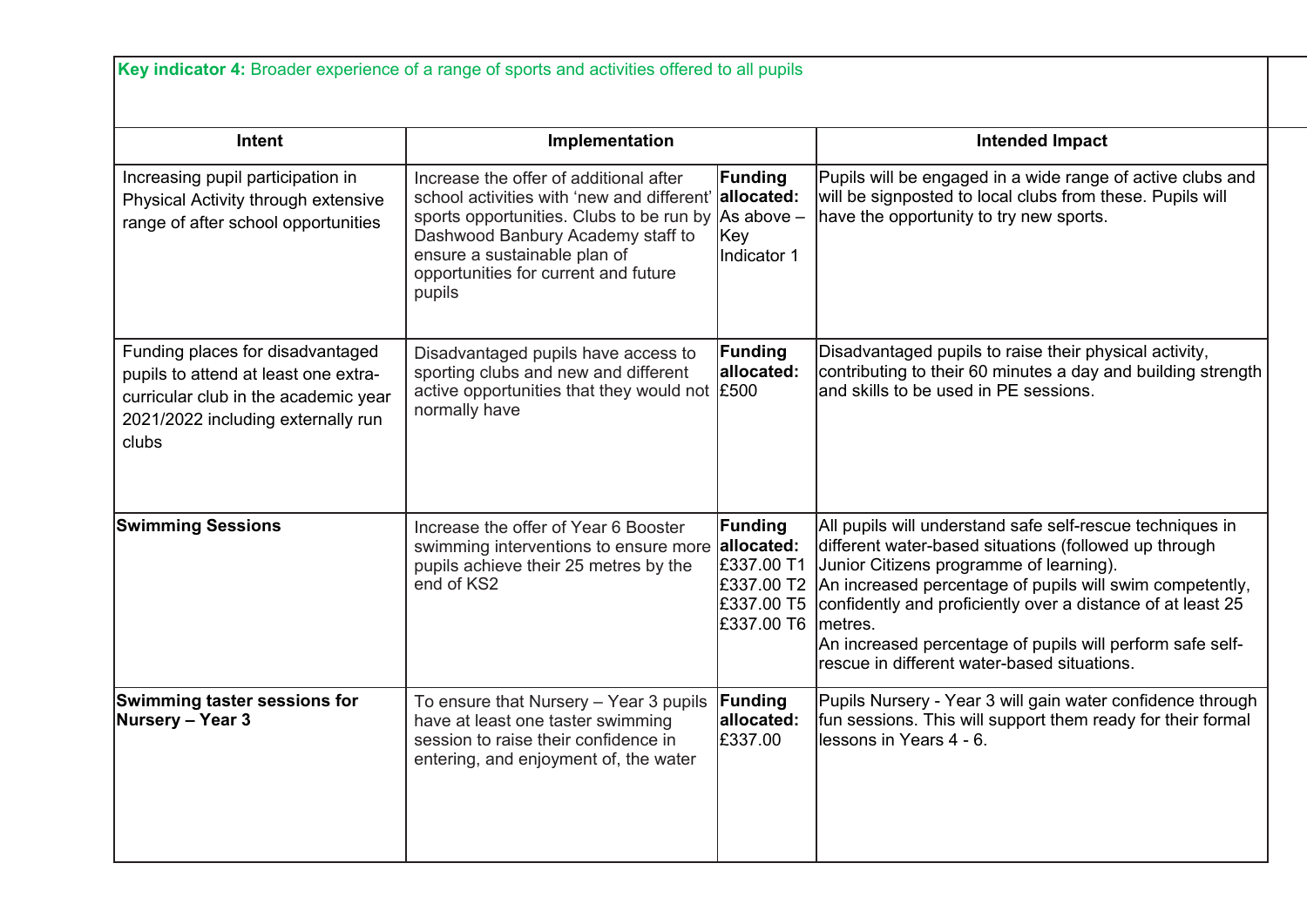| Year 6 Bikeability programme<br>To complete to cycles of the<br><b>Bikeability programme</b>                                                                                                                                                                                                                                                              | To ensure that more Year 6 pupils have<br>the opportunity to complete their Cycle<br>Safety award.<br>2 members of Dashwood staff are<br>'Bikeability' trained by OCC for<br>sustainability of the programme in the<br>future. They will run 2 programmes of<br>the 6 week sessions and arrange testing<br>with OCC | Funding<br>Allocated:<br>£400<br>(staffing) | An increased number of pupils in Year 6 will gain<br>confidence in riding their bike safely on local roads. They<br>will learn the importance of road awareness and how to<br>keep themselves safe. They will understand the<br>importance of wearing a safety helmet when cycling and<br>ensuring that their bike is road-worthy. Pupils will also<br>learn the health benefits of cycling, wetting healthy habits<br>for now and their future. |
|-----------------------------------------------------------------------------------------------------------------------------------------------------------------------------------------------------------------------------------------------------------------------------------------------------------------------------------------------------------|---------------------------------------------------------------------------------------------------------------------------------------------------------------------------------------------------------------------------------------------------------------------------------------------------------------------|---------------------------------------------|--------------------------------------------------------------------------------------------------------------------------------------------------------------------------------------------------------------------------------------------------------------------------------------------------------------------------------------------------------------------------------------------------------------------------------------------------|
| Year 6 Bikeability resources<br>Purchase of bikes, helmets and<br>safety equipment (high vis) and road<br>safety work booklets (KS2)<br>Purchase of balance bikes (KS1)<br>Playground line marking for road<br>safety role play and Bikeability<br>practise sessions eg: Zebra crossings<br>Key indicator 5: Increased participation in competitive sport | To ensure that more Year 6 pupils have<br>the opportunity to complete their Cycle<br>Safety award by purchasing up to 6<br>mountain bikes and 6 balance bikes,<br>helmets and safety equipment to<br>remove barriers such as equipment that<br>is not roadworthy                                                    | Funding<br>Allocated:<br>£3000              | Purchasing of equipment will remove barriers for those<br>who may need to get their own bike/safe cycling resources<br>fixed if deemed not roadworthy/safe as an interim while<br>their own is being serviced.                                                                                                                                                                                                                                   |
|                                                                                                                                                                                                                                                                                                                                                           |                                                                                                                                                                                                                                                                                                                     |                                             |                                                                                                                                                                                                                                                                                                                                                                                                                                                  |
|                                                                                                                                                                                                                                                                                                                                                           |                                                                                                                                                                                                                                                                                                                     |                                             |                                                                                                                                                                                                                                                                                                                                                                                                                                                  |
| Intent                                                                                                                                                                                                                                                                                                                                                    | Implementation                                                                                                                                                                                                                                                                                                      |                                             | <b>Intended Impact</b>                                                                                                                                                                                                                                                                                                                                                                                                                           |